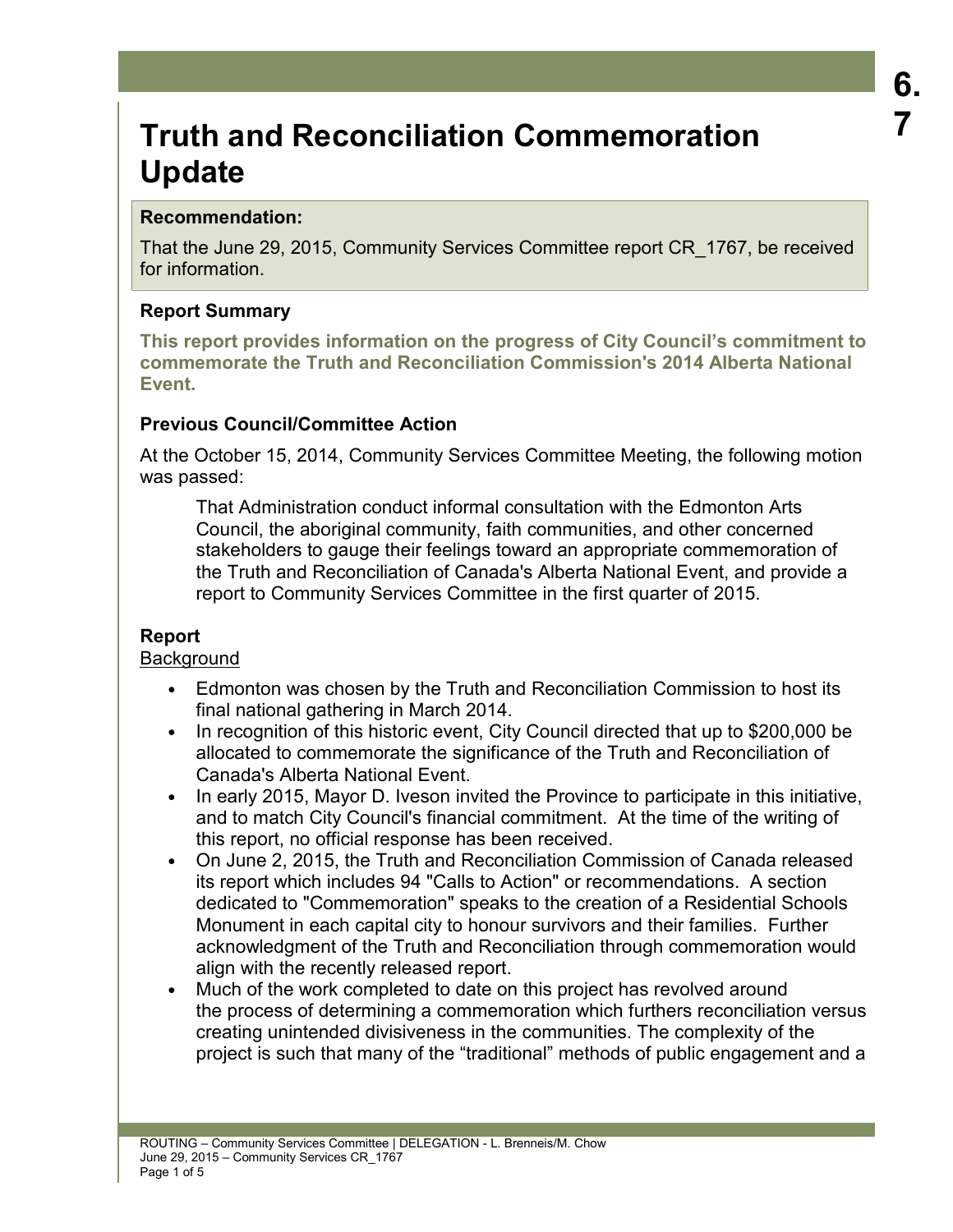public art call may have to be modified because they do not address cultural sensitivities appropriate within this context.

#### Engagement To Date

- *1. Community Learnings: Building upon Synergies and Engagements with Community* 
	- The City of Edmonton's Aboriginal Relations Office and the Edmonton Arts Council, are currently engaged in various initiatives and projects which interface with Aboriginal artists and communities. These in-progress engagements provide the opportunity to leverage existing relationships and gather feedback on the commemorative project.
	- Projects such as the Queen Elizabeth Park Redevelopment Aboriginal Art Park, Aboriginal Initiatives Committee of the Edmonton Arts Council and the Western Canadian Aboriginal Art Summit have provided opportunities for dialogue. To date, general themes and feedback applicable to the Truth and Reconciliation Commission commemoration include:
		- $\circ$  Youth involvement work with schools, and have young people explain how they have been impacted by the Truth and Reconciliation Event in Edmonton.
		- $\circ$  Involve Elders and survivors ensuring that young people are connected with the older generations.
		- $\circ$  Reach out to other individuals who feel they are not often included in these types of initiatives.
		- $\circ$  Recognize a diversity of experiences from the Indian Residential Schools system.
	- Engagement and relationship building continues with many groups in the community. There are growing sentiments that this could be a youth driven project transitioning the "Year of Reconciliation" into a "Reconcili-ACTION" initiative as part of ongoing efforts with civic engagement and leadership for Aboriginal youth.

## *2. Research and Industry Wise Practices - Stronger than Stone Symposium November 21-24, 2014*

- *Stronger Than Stone: (Re)Inventing the Indigenous Monument* was an Indigenous Art Symposium that occurred in two cities, Calgary and Saskatoon, on November 21-24, 2014.
- This symposium brought together Aboriginal and non-Aboriginal speakers to deliver presentations and to engage in a dialogue about land, language and the creation of public sites of memory. Delegates included Aboriginal and non-Aboriginal artists, academics and art administrators, as well as federal, provincial, and municipal arts funders and administrators.
- The proceedings included wise practices for the commissioning of public art, urban design projects and community-led artworks – including memorials and monuments – as they have the power to renew or reinvent relationships between people, land and place, and cultural memory/histories.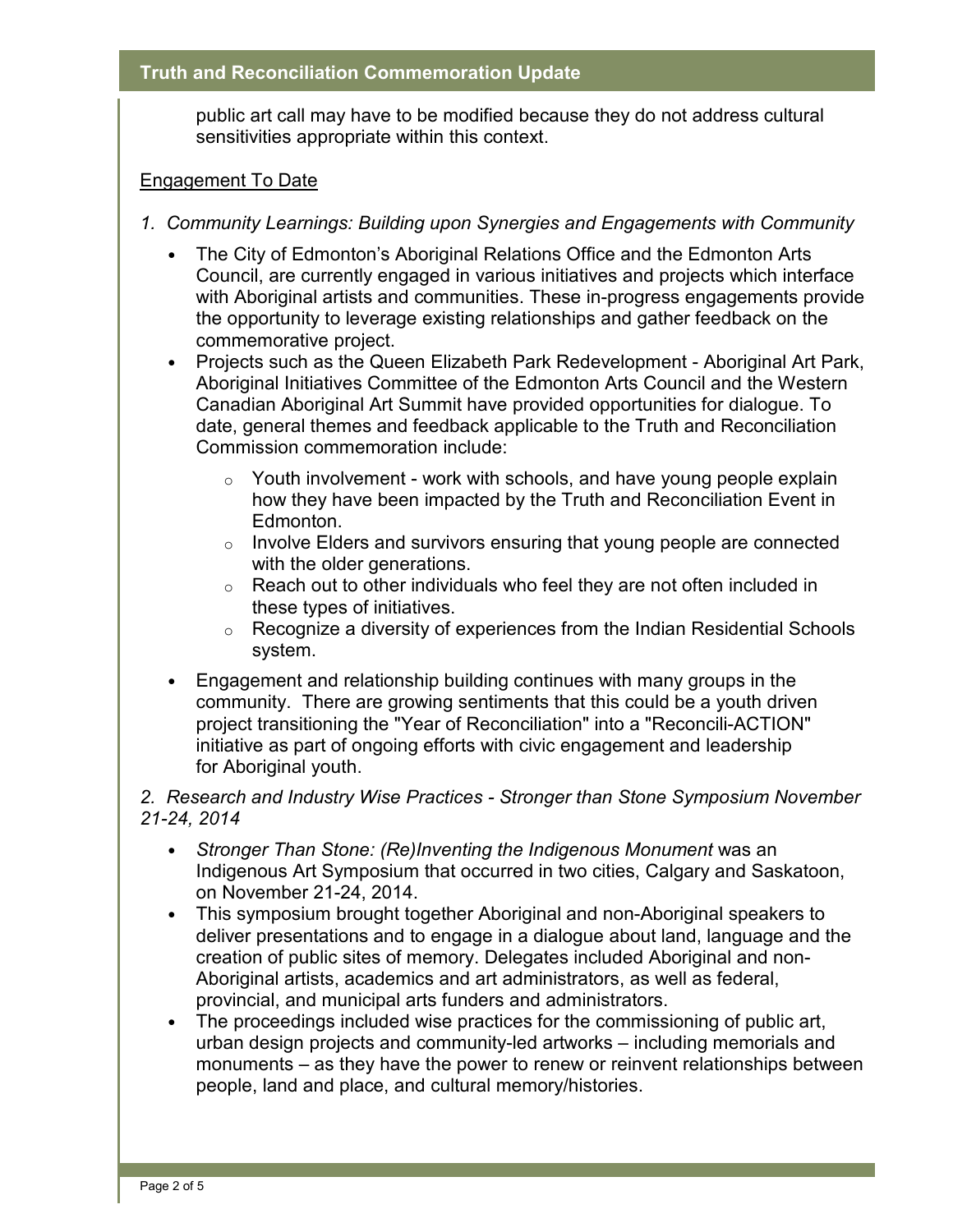#### **Truth and Reconciliation Commemoration Update**

- Major themes from the symposium included:
	- $\circ$  Recognition that monuments are a product of their time, and they call for investigation and exploration of meaning and why they exist. Society should be aware that past monuments and the use of non-Indigenous knowledge systems to create meaning and stories in this space, without the involvement of Aboriginal peoples (through consultation, collaboration, or partnership), may be deemed, at times, as a form of cultural appropriation.
	- $\circ$  Indigenous symbols, methods, and interpretations must be made visible a monument must recognize that there is an Indigenous presence and nature to the land. Commemoration should provide context, but cannot necessarily repair relationships or recover something lost. A monument should be respectful of the territory in which it resides, yet also acknowledge that no territory is isolated and that there is a long history of sharing knowledge and space.
	- $\circ$  A commemoration is an institutionally sanctioned "memory," but that memory in itself is very subjective. There is a power in monuments to produce and tell some stories while erasing others. It then becomes key to collaborate with communities and build a robust engagement process throughout the entire project's development.
- *3. Case Study Learnings; the Grandin Station Murals Project*
	- In September 2011, concerns were raised about the problematic nature of a mural depicting Residential Schools in the Grandin LRT station. The mural did not reflect the true experience of Aboriginal children raised in that system.
	- The Aboriginal Relations Office took action to address the concerns by bringing together Aboriginal community members; the Francophonie Jeunesse de l'Alberta (FJA), which commissioned and installed the art in 1989; the Edmonton Arts Council; the original artist, Sylvie Nadeau; the original complainants; University of Alberta staff; and Edmonton Transit staff. These participants formed a "Working Circle" that met bi-monthly to discuss the murals and future steps to take. Attachment 1 provides further background on the group's journey to create the project.
	- Learnings from this project can be summarized as:
		- $\circ$  The project itself became an example of a journey toward reconciliation. A significant investment of time was spent working with Elders, bridging world views and various systemic structures, and brokering understanding and building commitment by all involved.
		- $\circ$  The group co-created and took a developmental approach in discovering a process that would work for all stakeholders. There was a shared purpose in mind, but at first no consensus on how to address the original mural. In the end, a shared vision was created, and it became the uniqueness of the whole experience for all parties involved which created two murals. The new murals became an expression or output of their reconciliation journey.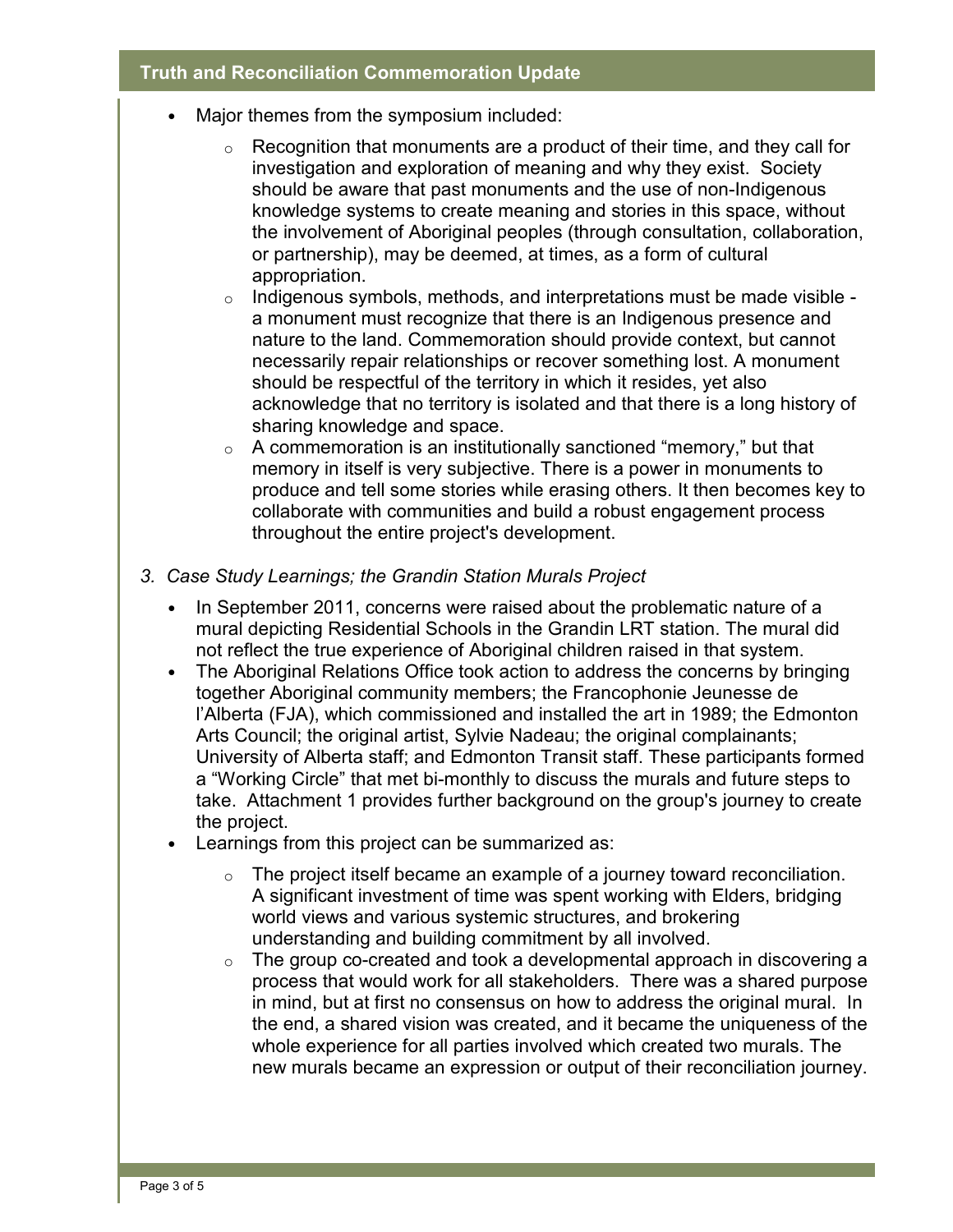#### **Truth and Reconciliation Commemoration Update**

 $\circ$  On this type of journey, comfort zones will be stretched and paradigms of thinking critiqued - creating safe spaces for dialogue is paramount to success.

#### *4. Informal Online Survey*

- Administration took the opportunity to gather additional information at some key community events in the form of an online survey where participants were asked a number of questions with regards to this initiative. Results of the survey demonstrate the diversity of perspectives and complexity of how advancing a commemoration project should involve a broad scope of people.
	- $\circ$  In March, youth were engaged through the Journey to Reconciliation Education Conference which had over 600 attendees from schools in Edmonton Public and Edmonton Catholic School districts as well as the various post-secondary institutions.
	- o In April, Enterprise Edmonton hosted the Walrus Talks: An Aboriginal City. At this event, ideas of design, urbanism, reconciliation and other current themes intersected and were discussed by Aboriginal and non-Aboriginal leaders. Over 800 attendees received invitations to participate in the online survey.
	- $\circ$  In May, the Edmonton Arts Council hosted a symposium which focused on Western Canadian Aboriginal Arts. The engagement of local artists and administrators occurred, and Administration was able to ask another 100 people to provide input.
	- $\circ$  Finally, engagements with faith communities were initiated via the Edmonton Ecumenical Working Committee. This group is involved with local Truth and Reconciliation initiatives in Edmonton and supported efforts at the Alberta National Event.
- To date, the respondents of the survey have largely agreed that the City of Edmonton should commemorate the Truth and Reconciliation Commission through public art or a monument (89 percent). Those who disagreed suggested that a monument might indicate that "reconciliation is complete" when in fact reconciliation is seen as an ongoing process. (Attachment 2 and 3).

## Moving Forward and Future Steps

- With learnings from these opportunities in 2015, the formalization of a project "Working Circle" in the fall of 2015 will begin project consultation and implementation with anticipated project completion in 2017.
- This will also allow for additional time for the Province to provide its official response. Administration will prepare an update on the progress in the first quarter of 2016 via the Council Initiatives Update within the "Indigenous Peoples Strategy."